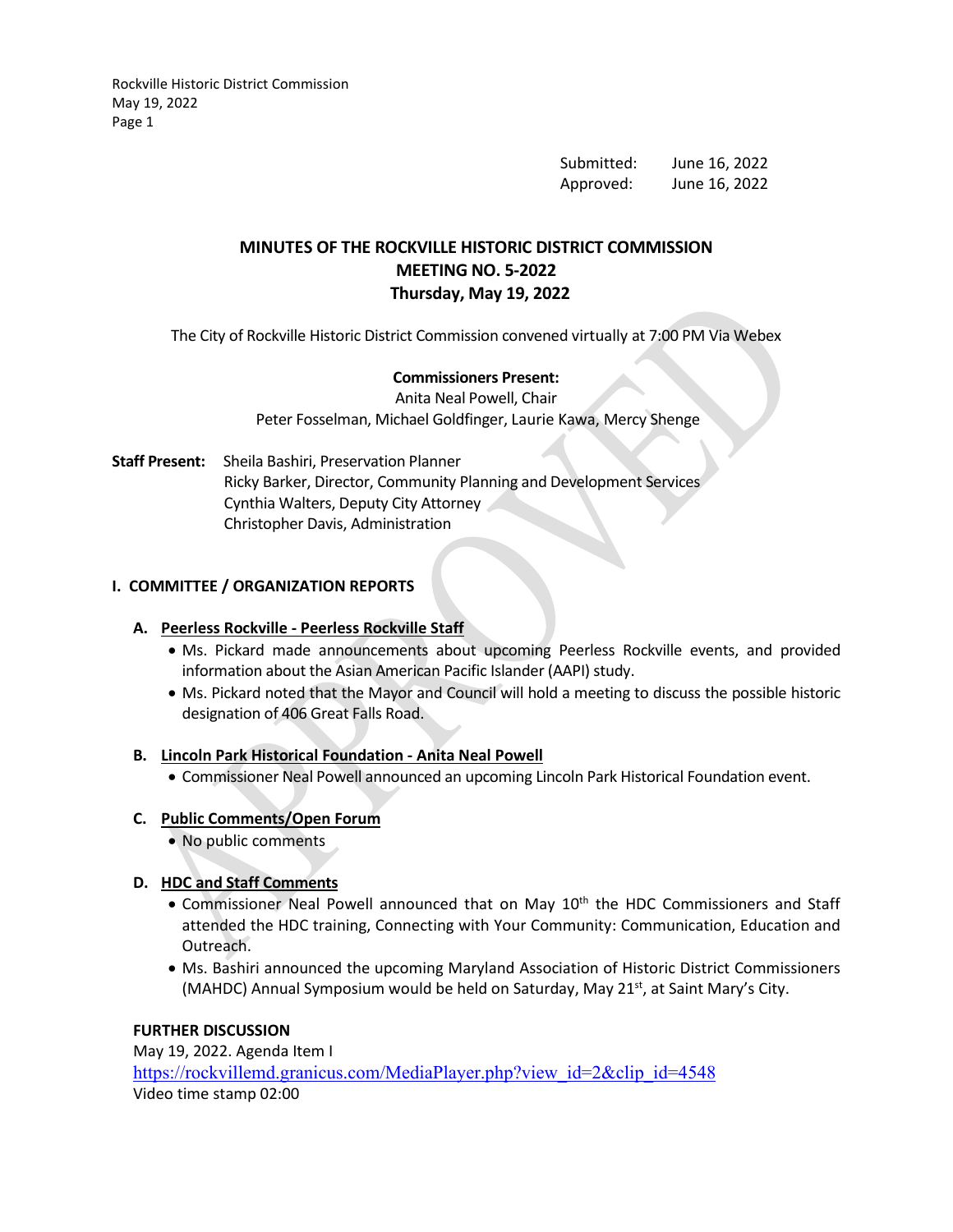#### **II. CONSENT AGENDA**

*Consent Agenda items may be approved per the Staff Report without discussion. However, any person may request that the Chair remove an item from the Consent Agenda for discussion and public comments before the vote.*

#### **A. APPROVAL OF MINUTES:**

April 15, 2021 May 20, 2021 June 17, 2021 July 15, 2021 August 10, 2021 September 23, 2021 October 21, 2021 November 18, 2021 December 16, 2021 January 20, 2022 February 17, 2022

Commissioners Fosselman and Goldfinger were not members of the HDC during the above meeting dates.

**Commissioner Kawa moved to approve the Consent Agenda as presented.**

### **RESULT: APPROVED [3-0]**

**MOTION:** Commissioner Kawa **SECOND:** Commissioner Shenge **IN FAVOR:** Commissioners Neal Powell, Kawa, and Shenge

### **B. APPROVAL OF MINUTES:**

April 21, 2022

**Commissioner Fosselman moved to approve the minutes as presented.** 

### **RESULT: APPROVED [UNANIMOUS]**

**MOTION:** Commissioner Fosselman **SECOND:** Commissioner Kawa **IN FAVOR:** Commissioners Neal Powell, Fosselman, Goldfinger, Kawa, and Shenge

### **FURTHER DISCUSSION**

May 19, 2022. Agenda Item II [https://rockvillemd.granicus.com/MediaPlayer.php?view\\_id=2&clip\\_id=4548](https://rockvillemd.granicus.com/MediaPlayer.php?view_id=2&clip_id=4548) Video time stamp 07:50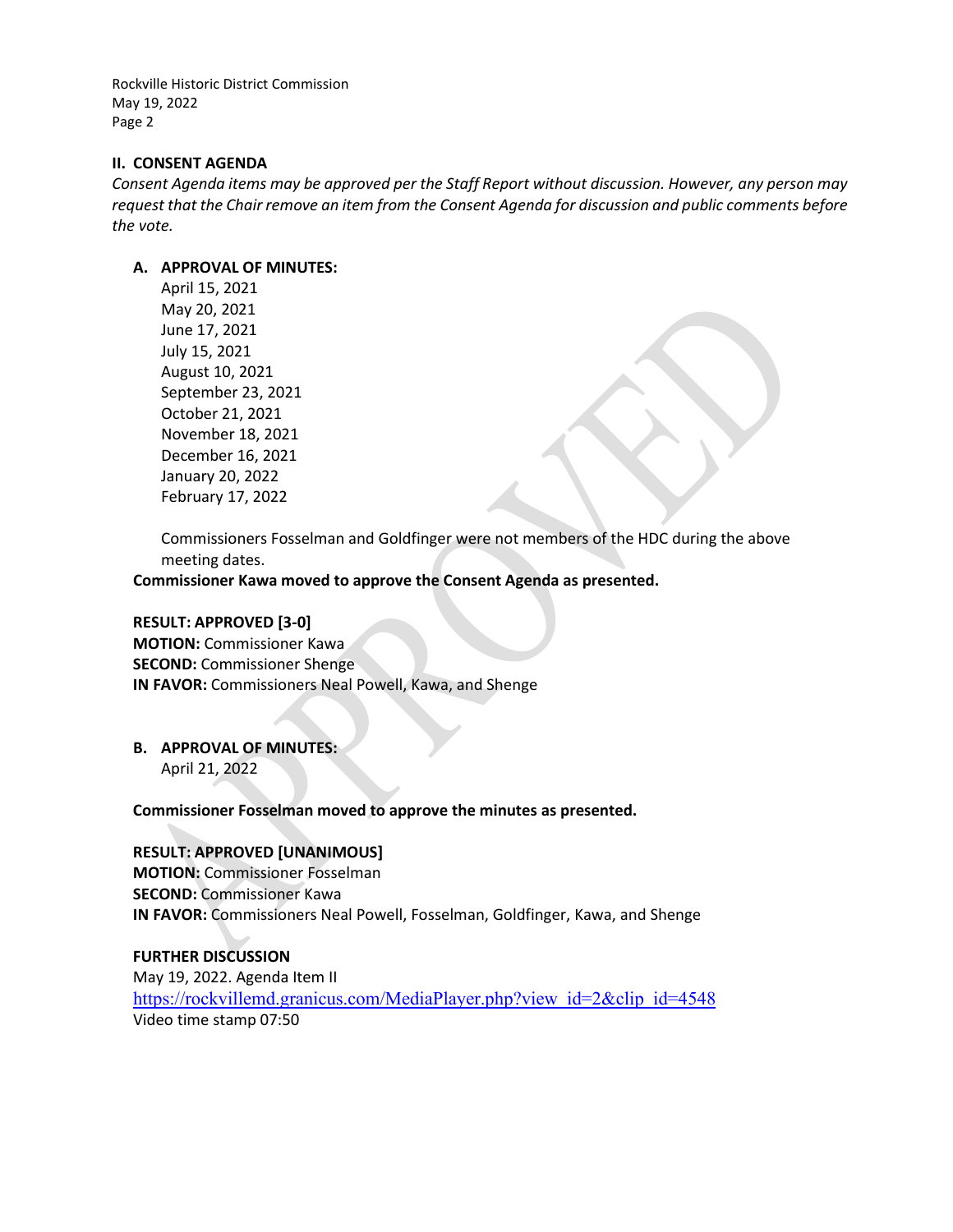#### **III. EVALUATION OF SIGNIFICANCE FOR DEMOLITION**

#### **A. HDC 2022-01060**

|                 | <b>Applicant:</b> Montgomery County General Services           |
|-----------------|----------------------------------------------------------------|
| <b>Agent:</b>   | Greg Ossont, Deputy Director of Department of General Services |
| Owner:          | Montgomery County Department of General Services               |
| <b>Address:</b> | Montgomery County Detention Center                             |
|                 | 1307 Seven Locks Road                                          |
| Request:        | Evaluation of Significance (Demolition Proposed).              |

Commissioner Fosselman did not participate in the Evaluation of Significance review.

**Commissioner Kawa moved to not recommend HDC2022-01060 for historic designation** 

**Motion #1 – Against historic designation RESULT: APPROVED [UNANIMOUS] MOTION**: Commissioner Kawa **SECOND**: Commissioner Goldfinger **IN FAVOR**: Neal Powell, Goldfinger, Kawa, and Shenge

#### **Motion #2 - Statement**

**RESULT: APPROVED [UNANIMOUS] MOTION**: Commissioner Goldfinger **SECOND**: Commissioner Kawa **IN FAVOR**: Neal Powell, Goldfinger, Kawa, and Shenge

### **Motion #3 - Requirement**

**RESULT: APPROVED [UNANIMOUS] MOTION**: Commissioner Shenge **SECOND**: Commissioner Kawa **IN FAVOR**: Neal Powell, Goldfinger, Kawa, and Shenge

### **FURTHER DISCUSSION**

May 19, 2022. Agenda Item III [https://rockvillemd.granicus.com/MediaPlayer.php?view\\_id=2&clip\\_id=4548](https://rockvillemd.granicus.com/MediaPlayer.php?view_id=2&clip_id=4548) Video time stamp 10:50

### **IV. DISCUSSION**

- **A. Old Business:** 
	- None
- **B. New Business:**
	- None

#### **FURTHER DISCUSSION**